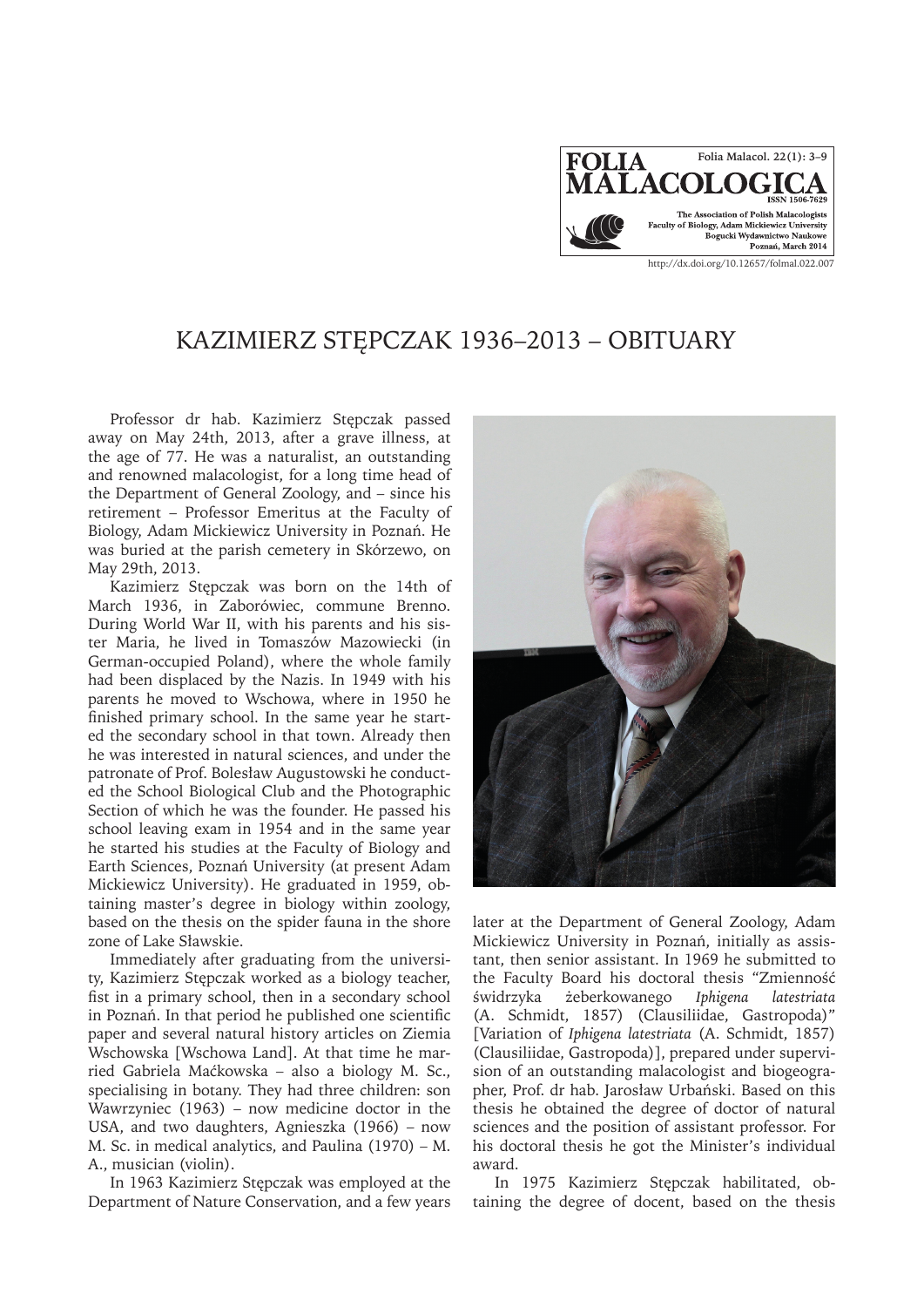"Występowanie, zasoby, uzyskiwanie i ochrona ślimaka winniczka (*Helix pomatia* L.) w Polsce" [The occurrence, resources, exploitation and conservation of the Roman snail (*Helix pomatia* L.) in Poland] for which he was awarded individual prize by the Minister of Education. The habilitation thesis was the first of a series of papers devoted to the Roman snail. Kazimierz Stępczak presented his results at the IX International Malacological Congress in Edinburgh (1986), where Italian publishers proposed to publish his work in Italy. The resulting paper, "Effects of exploitation of natural populations of *Helix pomatia* L.", was published in two languages: English and Italian, and brought his author the "International Award of the Associazione Nazionale Elicicoltori" of the first degree which in Italy is awarded every two years.

In 1987 Professor Kazimierz Stępczak became head of the Department of General Zoology and remained in charge of the Department till 2006. In 1996 he was nominated professor by the President of the Republic of Poland. At the beginning of 2001, he got a position of ordinary professor on the strength of the decision of the Minister of National Education. At the same time the Rector of Adam Mickiewicz University entrusted him with the position of head of the newly established Department of Biology and Natural History Teaching.

Kazimierz Stępczak's scientific interests and scientific production were extensive and included the following disciplines:

- 1. Zoology: faunistics and systematics,
- 2. Animal ecology and biology,
- 3. Nature conservation and environment protection,
- 4. Biology teaching methods,
- 5. Popularising natural history and biological knowledge.

The impressive list of Kazimierz Stępczak's publications includes almost 150 items. It is impossible to discuss them all in detail, but at least some are worth mentioning. For example, he provided an extensive documentation for establishing the Pszczewski Landscape Park and the Drawieński National Park. In both cases prof. K. Stępczak supervised the work of the teams of zoologists who studied the fauna of those parks. His long-term studies on the Roman snail are among the most important, especially from the point of view of ecology and nature conservation. His assessment of the Roman snail resources in Poland, its exploitation and ways of protection, published in 1976, is especially significant. The present principles and standards of the Roman snail harvesting are a result of those long term studies.

The biology and natural history teaching in its broad sense was a separate branch of prof. K. Stępczak's studies and publications. His books, school handbooks, teaching programmes and teachers' guides are especially important. He was author of a few scientific-didactic handbooks and guides (some co-authored by his wife), six primary school handbooks and the handbook "Ochrona i kształtowanie środowiska" [Environment protection and management] for secondary schools. At least one generation of contemporary biologists was brought up with these handbooks.

Within popularisation of science prof. K. Stępczak is known as a lecturer visiting schools, cultural centres, societies and organisations. During over 20 years he ran a series of short natural history lectures for the Poznań TV. Also, many of his publications have a popular character.

Kazimierz Stępczak was an excellent teacher. At his University he had lectures in "Nature and environment protection" and "Biology and natural history teaching" for regular and extramural students. Professor Stępczak supervised eight doctoral theses, more than 150 master's theses and numerous bachelor's theses. Twice he was deputy dean of the Faculty of Biology UAM and was member of numerous councils and committees at the University. Among his numerous duties the following should be mentioned:

- Member of the Programme Committee of the Ministry of Education at the end of the 1970s and the beginning of the 1980s,
- Member of the Voivodeship Commission for Nature Conservation in Zielona Góra and Poznań,
- Member of the Scientific Board of the Drawieński National Park since its establishment,
- Member of the Scientific Board of the Wielkopolski National Park,
- Since 1986 plenipotentiary of the Board of Biology Faculty of UAM and one of the leading Wielkopolska activists against construction of nuclear power plant in Klempicz and development of nuclear power engineering in Poland,
- From the moment of establishment of the Biological Olympics he was member and later also President of its District Committee in Poznań, and President of Examination Commission of the Committee,
- Member of the ecological section on the part of Solidarity during the "Round Table" negotiations,
- Member of the Ecological Council with President Lech Wałęsa,
- Since 1998 co-worker and member of the Voivodeship Examination Commission "Nowa Matura" [New Maturity Exam] in Poznań,
- Scientific and didactic reviewer of the Ministry of National Education and Sport,
- Member of the local Ethical Commission for Experiments on Animals of the State Committee for Scientific Research.

His work and activities earned him an array of prizes, and regional as well as and state awards. The most important were: Golden Honorary Award of the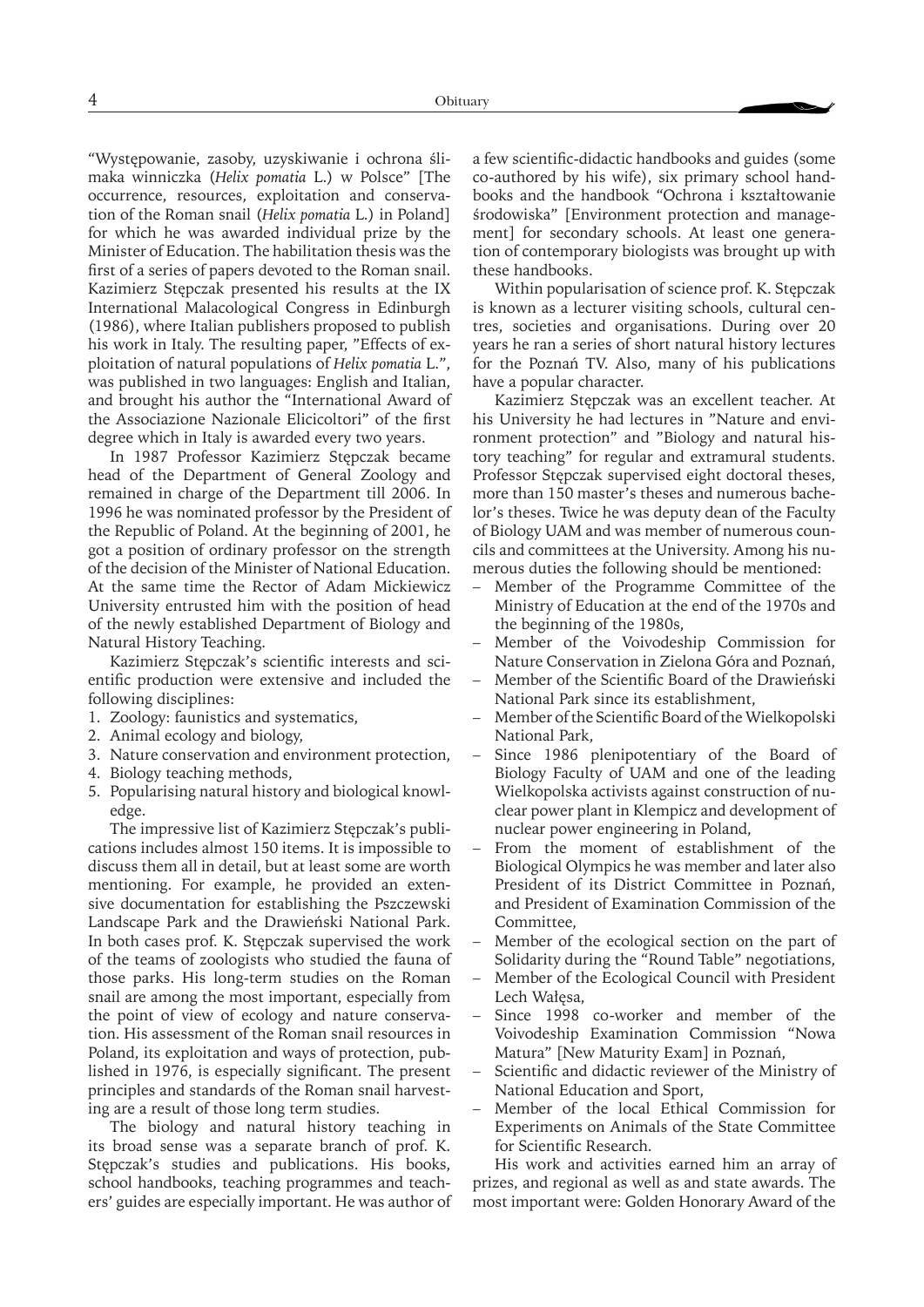Nature Protection League (twice, in 1978 and 1988), Golden Cross of Merit (1980), Medal of the National Education Commision (1982), Commemorative Medal of the Pedagogical Publishers for special merit within development of Polish course books for biology teaching in primary and secondary schools (1985), Knight's Cross of the Order Polonia Restituta (2000).

Prof. Stępczak was an active member of Division III of The Poznań Society for the Advancement of the Arts and Sciences (PTPN).

Professor Kazimierz Stępczak was a very kind and friendly man, with a great sense of humour. He pursued many extra-professional interests: among others photography, travel and DIY activities. Our nicest memories include private talks with the Professor, long hours spent on interesting and enriching discussions in a friendly atmosphere. We always looked forward to them. We will miss the Professor, his great knowledge, wisdom, cheerfulness and smile.

Saying our last goodbye to Prof. Kazimierz Stępczak at the cemetery in Skórzewo we paid tribute to a scientist, an indefatigable propagator of the idea of nature conservation, a colleague – and a man who became permanently engraved in the history of the Faculty of Biology, Adam Mickiewicz University in Poznań.

Peace to his memory.

Head and Staff Department of General Zoology Adam Mickiewicz University in Poznań

# PROFESSOR KAZIMIERZ STĘPCZAK – LIST OF PUBLICATIONS

# **1960**

**Stępczak K.** Interesująca odmiana lipy szerokolistnej (*Tilia platyphyllos*) we Wschowie. Przyr. Pol. Zach. 3: 146–148.

# **1961**

**Stępczak K.** Kolonia czapli siwej (*Ardea cinerea* L.) w nadleśnictwie Włoszakowice (woj. poznańskie). Przyr. Pol. Zach. 3: 287–289.

### **1962**

- **Stępczak K.** Pająki z rodziny Lycosidae, Pisauridae i Zoridae w pasie przybrzeżnym Jeziora Sławskiego. Bad. fizjogr. Pol. Zach. 10: 7–36.
- **Stępczak K.** Z przyrody Jeziora Sławskiego i okolicy. Przyr. Pol. Zach. 4: 117–124.
- **Stępczak K.** Nowe stanowisko pająka tygrzyka paskowanego (*Argiope bruennichi* Scop.). Przyr. Pol. Zach. 4: 153–154.

### **1965**

**Stępczak K.** Z przyrody okolic Drezdenka (pow. Strzelce Krajeńskie). Przyr. Pol. Zach. 6: 45–54.

### **1966**

- **Stępczak K.** Mięczaki studzienki osadnikowej przemysłowego ujęcia wody z Warty w Poznaniu. Przegl. Zool. 10: 298–301.
- **Stępczak K.** Wycinanie dębów w Miliczu (Drzewa i my). Przyr. Pol. Zach. 7: 88–90.

### **1967**

**Stępczak K.** Przegląd wydawnictw dotyczących Polski Zachodniej. Przyr. Pol. Zach. 8: 123–124, 126–127.

### **1970**

**Stępczak K.** Zmienność świdrzyka żeberkowanego *Iphigena latestriata* (A. Schmidt, 1857) (Clausiliidae, Gastropoda). Pr. Kom. Biol. PTPN 33: 1–95.

# **1971**

- **Stępczak K.** Metody i formy współczesnego działania na rzecz ochrony przyrody w zakresie dydaktyki i wychowania. Biuletyn Zarządu Głównego Ligi Ochrony Przyrody, Warszawa 7/8: 36–39.
- **Stępczak K.** Przegląd wydawnictw dotyczących Polski Zachodniej. Przyr. Pol. Zach. 9: 137–140.

# **1972**

- **Stępczak K.** Metody i formy masowej informacji oraz społecznej ochrony przyrody. Symposium, Ist National Festival of Films "Człowiek i jego środowisko", Katowice: 53–70.
- **Stępczak K.** Badania rozmieszczenia, zasobów, eksploatacji i ochrony ślimaka winniczka w Polsce. Xth Congress of Polish Zoological Society, Wrocław: 61.

# **1974**

- **Stępczak K.**, Musiał J. Ankieta w sprawie programów i planów studiów. Neodidagmata 5: 149–155.
- **Stępczak K.**, Bogucki Z. Atlas zoologiczny Europy. Przegl. Zool. 18: 92–101.

### **1975**

- **Stępczak K.** The life-cycle of the wolf spider *Pardosa lugubris* (Walck.) (Lycosidae, Aranei) based on seasonal variations of its abundance. Bull. Soc. Amis Sci. Lett. Série D, 15: 113–122.
- **Stępczak K.** Cykl życiowy pająka *Pardosa lugubris* (Walck.) (Lycosidae, Aranei). XIth Congress of Polish Zoological Society, Białystok: 165–166.
- **Stępczak K.** Ochrona zasobów ślimaka winniczka (*Helix pomatia* L.) w Polsce. XIth Congress of Polish Zoological Society, Białystok: 166–167.
- **Stępczak K.** Metodyczne aspekty i przebieg ćwiczeń studenckich na uniwersyteckich studiach biologicznych. Metodyka ćwiczeń na studiach uniwersytec-

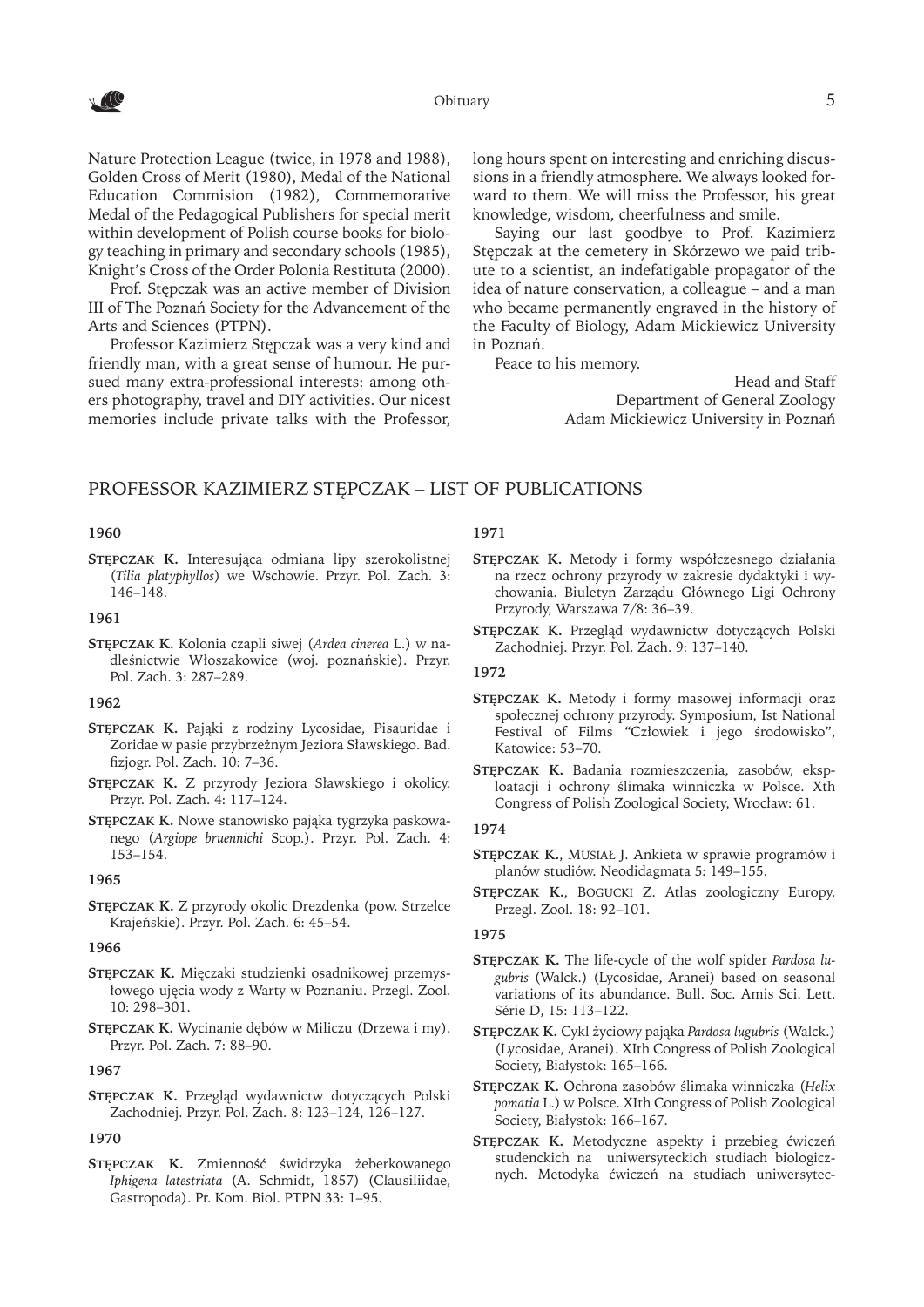kich. Wydawnictwo Naukowe UAM, Ser. Psychologia, Pedagogikar 35: 209–220.

**Stępczak K.** Owocujący bluszcz (*Hedera helix* L.) we Wschowie. Chrońmy Przyr. Ojcz. 6: 62–63.

# **1976**

- **Stępczak K.** Występowanie, zasoby, uzyskiwanie i ochrona ślimaka winniczka (*Helix pomatia* L.) w Polsce. Wydawnictwo Naukowe UAM, Seria Zoologia, 3: 1–76.
- **Stępczak K.** Głosy w dyskusji nad projektem programu biologii z higieną 10-letniej szkoły średniej. Biologia w Szkole 29: 17–19.

### **1977**

- **Stępczak K.** Pająki z nadrodziny Lycosoidea (Aranei) rezerwatu "Dębina" pod Wągrowcem. Bad. fizjogr. Pol. Zach. Ser. C Zool. 30: 121–133.
- **Stępczak K.**, Bogucki Z. Rezerwat "Dębina" pod Wągrowcem (Rys fizjograficzny terenu zespołowych badań zoologicznych). Bad. fizjogr. Pol. Zach. Ser. C Zool. 30: 117–120.
- **Stępczak K.** Ekologia u podstaw ochrony środowiska. Przyroda Polska 7/8: 8–9.

#### **1978**

**Stępczak K.** Biologia 4. Podręcznik dla klasy czwartej szkoły podstawowej (handbook). WSiP, Warszawa (reissued: 1981 (revised), 1982, 1983, 1984, 1987 (revised), 1989, 1990, 1991, 1992, 1993).

### **1979**

- **Stępczak K.**, Stępczak G. Nauczanie biologii w kl. 4 (thematic and methodical handbook). WSiP, Warszawa.
- **Stępczak K.** Kontynuacja zespołowych badań ślimaka winniczka (*Helix pomatia* L.) prowadzonych w porozumieniu ze Zjednoczeniem Produkcji Leśnej "LAS". XIIth Congress of Polish Zoological Society, Poznań: 158–159.

### **1980**

- **Stępczak K.** Wyniki ankiety dotyczącej oceny i przydatności biologicznych książek dla ucznia i nauczyciela w klasie IV powszechnej szkoły średniej. In: Książka Szkolna. WSiP, Warszawa, pp. 52–68.
- **Stępczak K.**, Pilarski W. Zagadnienia wychowania seksualnego młodzieży. Biologia w Szkole 1 (33): 51–53.
- **Stępczak K.**, Koralewska E. Wdrażanie programu biologii powszechnej szkoły średniej w klasie IV. In: Problemy metodologiczne eksperymentalnych badań programowych. Biblioteka IPS. WSiP, Warszawa, pp. 95–97.

# **1981**

- **Stępczak K.** Badania mięczaków (Mollusca) województwa gorzowskiego. In: Zasoby przyrody województwa gorzowskiego. Ośrodek Badań i Konsultacji TWWP, Gorzów Wlkp., pp. 153–156.
- **Stępczak K.** Nowe podręczniki dla klas czwartych: Biologia. In: Książka Szkolna. WSiP, Warszawa, pp. 24–28.

### **1982**

- **Stępczak K.**, Stępczak G. Nauczanie biologii w kl. 4 (thematic and methodical handbook). WSiP, Warszawa.
- **Stępczak K.**, Stępczak G. Nauczanie biologii w klasie 8 (handbook). WSiP, Warszawa.
- **Stępczak K.** Biologia. Podręcznik dla klasy ósmej szkoły podstawowej (handbook). WSiP, Warszawa (reissued: 1987, 1989, 1991, 1993, 1994).
- **Stępczak K.**, Bogucki Z. Jarosław Urbański 1909–1981 (Kronika żałobna). Chrońmy Przyr. Ojcz. 38: 37–40

# **1983**

- **Stępczak K.**, Urbański J., Musiał J. Stan i perspektywy badań ślimaka winniczka (*Helix pomatia* L.) w Polsce. In: Stępczak K., Bogucki Z. (eds). Ślimak winniczek (*H. pomatia* L.) biologia, morfologia muszli, problemy przechowalnictwa i transportu w punktach skupu i bazach eksportowych. Prace Kom. Biol. PTPN 66: 5–12.
- **Stępczak K.**, Ławniczak H., Wieland A. Dobowa i sezonowa aktywność ślimaków winniczków (*Helix pomatia* L.). In: Stępczak K., Bogucki Z. (eds). Ślimak winniczek (*H. pomatia* L.) biologia, morfologia muszli, problemy przechowalnictwa i transportu w punktach skupu i bazach eksportowych. Prace Kom. Biol. PTPN 66: 13–35.
- **Stępczak K.** Cechy mierzalne muszli ślimaka winniczka (*Helix pomatia* L.) i ich zmienność na obszarze Polski. In: Stępczak K., Bogucki Z. (eds). Ślimak winniczek (*H. pomatia* L.) biologia, morfologia muszli, problemy przechowalnictwa i transportu w punktach skupu i bazach eksportowych. Prace Kom. Biol. PTPN 66: 37–51.
- **Stępczak K.**, Koralewska-Batura E. Organizacja skupu winniczków oraz problemy ich przechowalnictwa i transportu w punktach skupu i bazach eksportowych. In: Stępczak K., Bogucki Z. (eds). Ślimak winniczek (*H. pomatia* L.) biologia, morfologia muszli, problemy przechowalnictwa i transportu w punktach skupu i bazach eksportowych. Prace Kom. Biol. PTPN 66: 85–94.
- **Stępczak K.**, Sopalak D. Ślimak winniczek (*Helix pomatia* L.) w województwie gorzowskim. Studia i materiały. Nauki przyrodnicze, 2, 1. Gorzowski Ośrodek Badań i Ekspertyz Naukowych, Gorzów Wlkp., pp. 95–108.

### **1984**

- **Stępczak K.** Z dyskusji nad podręcznikiem dla klasy IV (II. Autor podręcznika). Biologia w Szkole 1(37): 60– 62.
- **Stępczak K.**, Dzieciątkowska R. Wykorzystanie ogrodów zoologicznych w nauczaniu biologii. Główne kierunki i sposoby przygotowania nauczycieli do organizowania zajęć terenowych. Vth National Seminar of Teaching of Biology, part 1, Katowice: 127–138.
- **Stępczak K.** Tendencje zmian w treściach i programach kształcenia na uniwersyteckich studiach biologicznych. In: Tendencje zmian programowych w szkołach wyższych. Instytut Polityki Naukowej, Postępu Technicznego i Szkolnictwa Wyższego. WOSL, Warszawa–Dęblin, pp. 161–170.
- **Stępczak K.**, Musiał J. *Hildenbrandtia rivularis* (Liemb.) I. Ag. na terenie Pszczewskiego Parku Krajobrazowego w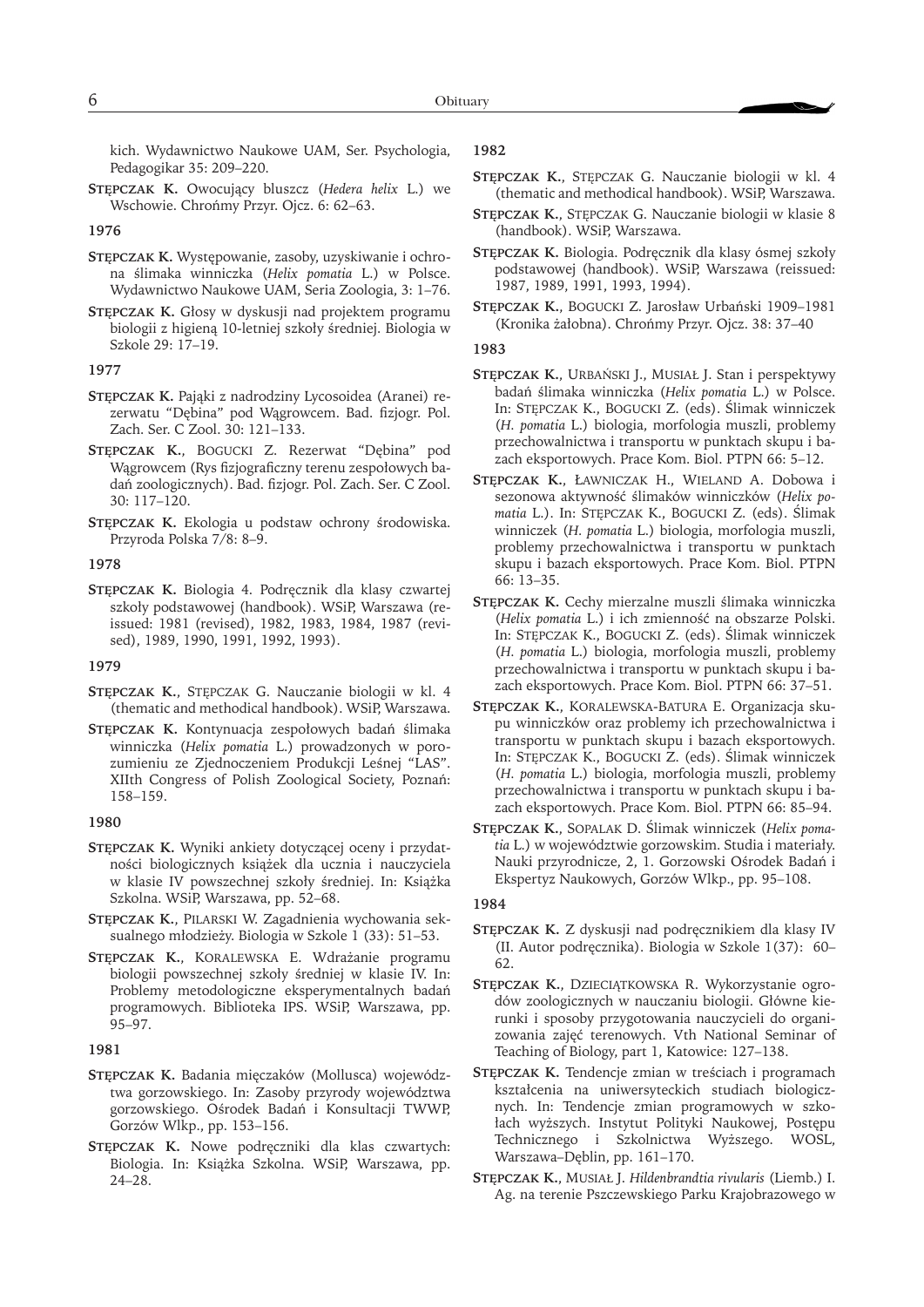7 ( C

województwie gorzowskim. Bad. fizjogr. Pol. Zach. Ser. B Bot. 35: 167–168.

**1985**

- **Stępczak K.**, Stępczak G. Nauczanie biologii w klasie 8 (thematic and methodical handbook). WSiP, Warszawa.
- **Stępczak K.**, Włosik-Bieńczak E., Paschke U. Skuteczność dydaktyczna szkolnych wycieczek biologicznych. Główne kierunki i sposoby przygotowania nauczycieli do organizowania zajęć terenowych. Vth National Seminar of Teaching of Biology, part 2, Katowice: 14–19.

# **1986**

- **Stępczak K.**, Włosik-Bieńczak E. Wstępne badania mięczaków (Mollusca) projektowanego Drawieńskiego Parku Narodowego. Gorzowskie Tow. Naukowe, Gorzów Wlkp., pp. 173–186.
- **Stępczak K.** Ssaki (Mammalia) projektowanego Drawieńskiego Parku Narodowego. Gorzowskie Tow. Naukowe, Gorzów Wlkp., pp. 219–223.
- **Stępczak K.**, Agapow L., Kujawa H. Synteza dokumentacji podstawowej projektowanego Drawieńskiego Parku Narodowego. Gorzowski Ośrodek Badań i Ekspertyz Naukowych, Gorzów Wlkp.
- **Stępczak K.** List w sprawie Nietoperka. Ziemia Gorzowska,. Gorzów Wlkp. 30: 1, 11.
- **Stępczak K.** Commercial gathering and protection of *Helix pomatia* L. in Poland. Ninth International Malacological Congress, Unitas Malacologica, National Museums of Scotland, Edinburgh: 86.
- **Stępczak K.** Exploitation of natural populations of *Helix pomatia* L. Ninth International Malacological Congress, Unitas Malacologica, National Museums of Scotland. Edinburgh: 86.
- **Stępczak K.**, Stępczak G. Z doświadczeń i prac nad podręcznikiem biologii dla klasy IV. In: Teoretyczne i praktyczne aspekty metodologii badań podręczników szkolnych. Inst. Kszt. Nauczycieli im. Wł. Spasowskiego w Warszawie – Oddział Doskonalenia Nauczycieli w Koszalinie, Koszalin, pp. 257–262.

### **1987**

- **Stępczak K.**, Stępczak G. Kształtowanie umiejętności wykonywania rysunku biologicznego przez nauczyciela i ucznia. In: Kształcenie i doskonalenie umiejętności biologicznych przez nauczyciela i ucznia. Inst. Kszt. Nauczycieli im. Wł. Spasowskiego – Oddział Doskonalenia Nauczycieli w Krakowie, Kraków, pp. 43–46.
- **Stępczak K.** Stefan Kornobis "Akwarium w mieszkaniu". Poznań 1986. Wydawnictwo Poznańskie, ss. 128, ryc.113. Biologia w Szkole 1: 62–63.
- **Stępczak K.** Elektrownia atomowa w Wielkopolsce. In: Problemy Ochrony Środowiska Naturalnego. I. Ośrodek Badań i Kontroli Środowiska, Poznań, pp. 11–17.
- **Stępczak K.** Ochrona i kształtowanie środowiska (handbook). WSiP, Warszawa (reissued: 1994).
- **Stępczak K.** O eksporcie ślimaka winniczka. Przyroda Polska. 9: 27.

**Stępczak K.** Zagrożenie struktur ekologicznych Wielkopolski. Przegl. Wielkopolski, Poznań 1: 26–28.

# **1988**

- **Stępczak K.** Correlation between measurable features of *Helix pomatia* L. (Gastropoda), useful in the investigation of the snail. Bull. Soc. Amis Sci. Lett. Ser. D, 26: 115–124.
- **Stępczak K.**, Włosik-Bieńczak E. Skład gatunkowy i ilościowy zespołu mięczaków (Mollusca) Noteci koło Drezdenka (woj. gorzowskie). Bad. fizjogr. Pol. Zach. Ser. C Zool. 37: 71–81.
- **Stępczak K.** Zwyczajna wizja przyszłości Wielkopolski. Przegl. Wielkopolski, Poznań 2: 8–10.
- **Stępczak K.** Odpowiedź na uwagi p. Witolda Polskiego. Biologia w Szkole 2: 123–127.

### **1989**

- **Stępczak K.** Ekolodzy wobec elektrowni jądrowych. Głos Gorzowski II, Gorzów Wlkp. 2(6): 1, 4–5.
- **Stępczak K.** Co to jest ekologia? Serwis Informacyjny KZ NSZZ Solidarność UAM. 5: 1–2.
- **Stępczak K.** Koncepcja ekorozwoju. Serwis Informacyjny KZ NSZZ Solidarność UAM. 5: 4–5.

### **1990**

- **Stępczak K.** Etyka ochrony środowiska ekologiczne wychowanie młodzieży. In: Prawne aspekty ochrony środowiska w Polsce. Ośrodek Postępu Organizacyjnego, Zarządzie Oddziału Towarzystwa Naukowego Organizacji i Kierowania w Zielonej Górze – Stowarzyszenie Wyższej Użyteczności, Zielona Góra, pp. 99–117.
- **Stępczak K.** Sylwetki działaczy ochrony przyrody (Jarosław Urbański 1909–1981). In: Kronika Wielkopolski. PWN, Warszawa–Poznań, pp. 152–157.
- **Stępczak K.** Podręcznik biologii w opinii nauczycieli. Sprawność podręcznika szkolnego w teorii i praktyce. Session of Department of Teacher Training Centre in Koszalin, Koszalin: 61–64.

### **1991**

- **Stępczak K.** Wstęp. In: Cichy D. (ed.). Dydaktyka biologii w szkole podstawowej (handbook). WSiP, Warszawa, pp. 5–6.
- **Stępczak K.** Klasa 4. In: Cichy D. (ed.). Dydaktyka biologii w szkole podstawowej (handbook). WSiP, Warszawa, pp. 113– 137.
- **Stępczak K.** Wpływ eksploatacji handlowej na populacje ślimaka winniczka *Helix pomatia* L. XVth Congress of Polish Zoological Society, Gdańsk–Gdynia: 78.
- **Stępczak K.** Z żałobnej karty: Doc. dr hab. Jadwiga Kaczmarek (1923–1991). Informator UAM – 28 czerwiec 1991: 1–2.
- **Stępczak K.** Doc. dr hab. Jadwiga Kaczmarek (1923– 1991). Przegl. Zool. 35: 21–24.

### **1992**

**Stępczak K.** Katostrofa w Czarnobylu a Polska. Raport (praca zbiorowa). Gdańskie Tow. Naukowe, Gdańsk.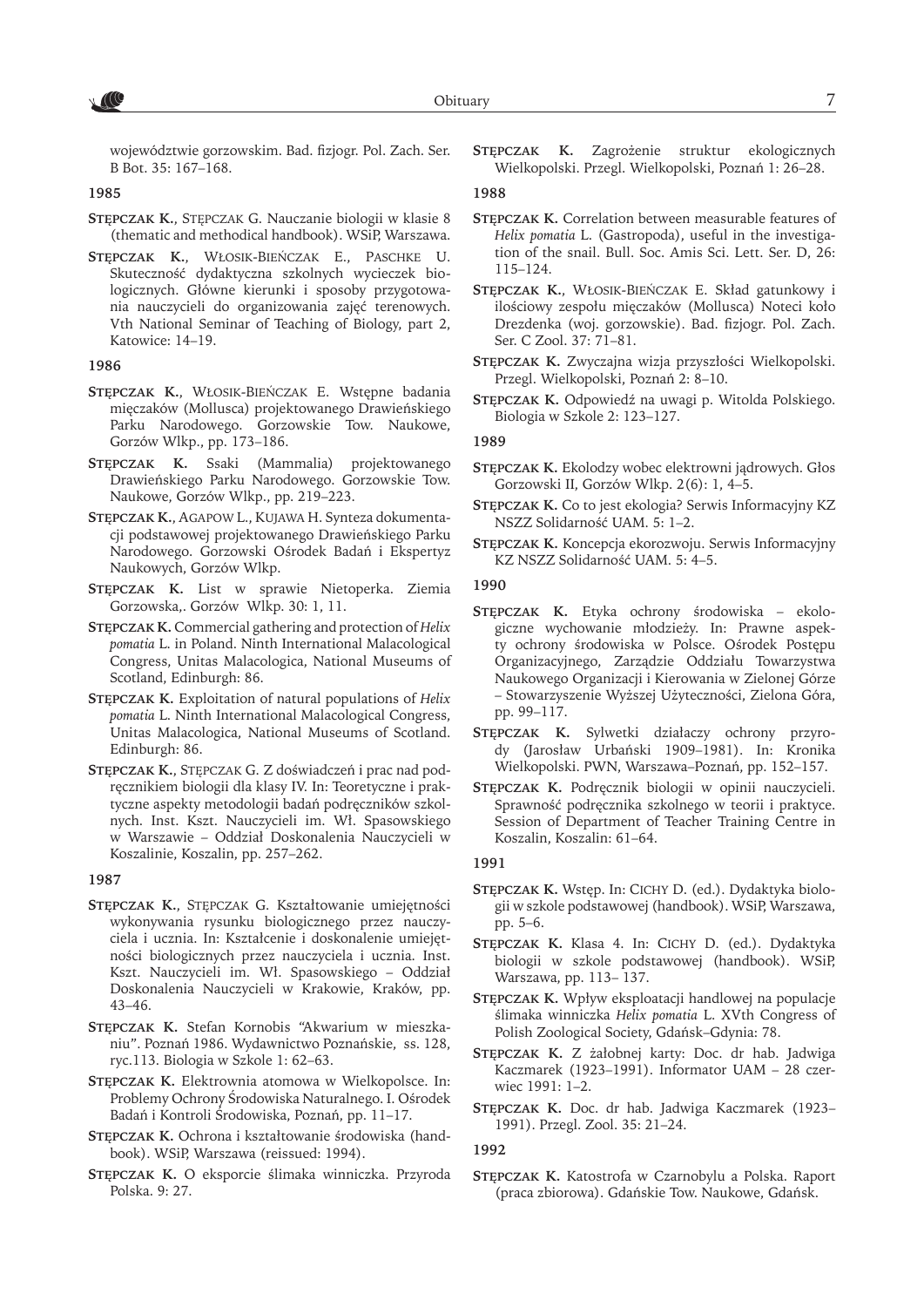- **Stępczak K.** Effects of exploitation of natural populations of *Helix pomatia* L. In: Snail farming research vol. IV. Associazione Nazionale Elicicoltori, Cherasco (CN), Italy, pp. 53–71.
- **Stępczak K.** Zasady i formy edukacji ekologicznej. Jak uczyć myślenia i działania ekologicznego w rolnictwie. Seminar of COOiPwR, Brwinów: 44–48.
- **Stępczak K.** Uwagi o ideach ekologii w świadomości społecznej. Idee ekologii w świadomości społecznej. Idee Ekologiczne, Ser. Szkice 1: 79–81.

### **1993**

- **Stępczak K.** Pająki z nadrodziny Lycosoidae (Aranei) wybranych siedlisk grądowych w Wielkopolsce. Bad. fizjogr. Pol. Zach. Ser. C Zool. 40: 23–37.
- **Stępczak K.** Projekt siatki godzin w szkole podstawowej. IInd National Conference "Ochrona środowiska w nauczaniu i wychowaniu", Lublin: 205–206.

### **1994**

- **Stępczak K.** Rola parków narodowych i innych obiektów chronionych w realizacji głównych założeń polityki ekologicznej. Morena, Prace Wielkopolskiego Parku Narodowego 2: 13–17.
- **Stępczak K.** Biologia 4. Podręcznik dla szkoły podstawowej (handbook). WSiP, Warszawa.
- **Stępczak K.**, Stępczak G. Biologia 4 Zeszyt ćwiczeń (workbook). WSiP, Warszawa.
- **Stępczak K.**, Urbański P. Założenia i kierunki realizacji gminnych programów ochrony środowiska. Biuletyn Informacyjny Sejmiku Samorządowego Woj. Poznańskiego. Styczeń–Marzec: 15–17.

# **1995**

- **Stępczak K.** Przewodnik do nauczania biologii w szkołach podstawowych (didactic guide). WSiP, Warszawa.
- **Stępczak K.** Środowisko mieszkalne człowieka. In: KARCKI J., GZELL S. (ed.). Zdrowy dom. Centrum Organizacji i Ekonomiki Ochrony Zdrowia, Warszawa, pp. 27–31.
- **Stępczak K.** Biologia 5. Podręcznik dla szkoły podstawowej (handbook). WSiP, Warszawa.
- **Stępczak K.**, Stępczak G. Biologia 5. Zeszyt ćwiczeń (textbook). WSiP, Warszawa.
- **Stępczak K.** Edukacja ogólnoprzyrodnicza, środowiskowa i ekologiczna w woj. poznańskim do roku 2010. Biuletyn Informacyjny Sejmiku Samorządowego Woj. Poznańskiego, Poznań 9: 39–40.

### **1996**

- **Stępczak K.** Znaczenie wycieczek i rajdów turystycznych dla efektywności dydaktyki w zakresie przedmiotów przyrodniczych. Rola turystyki w edukacji przyrodniczej społeczeństwa. IInd National Conference "Ochrona przyrody a turystyka". Akademia Wychowania Fizycznego im. Eugeniusza Piaseckiego, Poznań: 1.
- **Stępczak K.**, Leśniewska M. Biologia 6. Podręcznik dla szkoły podstawowej (handbook). WSiP, Warszawa.
- **Stępczak K.**, Stępczak G. Biologia 6 Zeszyt ćwiczeń (textbook). WSiP, Warszawa.

# **1997**

- **Stępczak K.** (ed.) Biologia z higieną i ochroną przyrody (klasy IV–VIII). Program nauczania dla szkoły podstawowej (curriculum accepted by Ministry of Education for schools). WSiP, Warszawa.
- **Stępczak K.** Ochrona i kształtowanie środowiska. Podręcznik dla szkół ponadpodstawowych (handbook). WSiP, Warszawa.

# **1998**

**Stępczak K.** Fauna Drawieńskiego Parku Narodowego. In: Agapow L. (ed.). Drawieński Park Narodowy. Przyroda województwa gorzowskiego. Gorzów Wlkp.

### **1999**

- **Stępczak K.** Aktualny stan występowania *Helicopsis striata* (O.F. Müller, 1774) w dolinie Odry (Mollusca: Gastropoda) w Polsce. Bad. fizjogr. Pol. Zach. Ser. C Zool. 46: 7–21.
- **Stępczak K.** Przyroda województwa pilskiego i jej ochrona. Chrońmy Przyr. Ojcz. 55: 125–126.
- **Stępczak K.** Przyszłość biologii. Otwarta Szkoła (Wielkopolska Oświata), Poznań 1(66): 1.
- **Stępczak K.** O właściwe rozumienie i stosowanie pojęć. Biologia w Szkole 4: 221–224.
- **Stępczak K.** *Helicopsis striata* (Müll.) w dolinie Odry. The 15th Polish Malacological Seminar, Łódź: 66.
- **Stępczak K.** Ekologia stosowana. In: Strzałko J., Mossor-Pietraszewska T. (eds). Kompendium wiedzy o ekologii. PWN, Warszawa–Poznań, pp. 356–390.

### **2002**

- **Stępczak K.** Energetyka a środowisko. In: Mossor-PIETRASZEWSKA T. (ed.). Ochrona i kształtowanie środowiska. UAM, Poznań, pp. 73–74.
- **Stępczak K.** Ekologiczne podstawy współczesnej ochrony przyrody. In: Mossor-Pietraszewska T. (ed.). Ochrona i kształtowanie środowiska. UAM, Poznań, p. 95.
- **Stępczak K.** Moralne aspekty ochrony przyrody. In: Mossor-Pietraszewska T. (ed.). Ochrona i kształtowanie środowiska. UAM, Poznań, pp. 95–96.
- **Stępczak K.** Koncepcja ekorozwoju w różnych dziedzinach gospodarki. In: MOSSOR-PIETRASZEWSKA T. (ed.). Ochrona i kształtowanie środowiska. UAM, Poznań, p. 125
- **Stępczak K.** Idee Profesora Adama Wodziczki nadal aktualne. Morena, Prace Wielkopolskiego Parku Narodowego 9: 123–126.

### **2004**

**Stępczak K.** Ekologia, ochrona przyrody, ochrona środowiska. IIIrd Scientific Seminar of Faculty of Biology, AMU: OIKOS 135 lat ekologii, Poznań: 13–14.

### **2006**

**Stępczak K.** Resources and commercial exploitation of *Helix pomatia* L. In: Pokryszko B. M. (ed.). The 22nd Polish Malacological Seminar. Seminar Report. Folia Malacol. 14: 95.